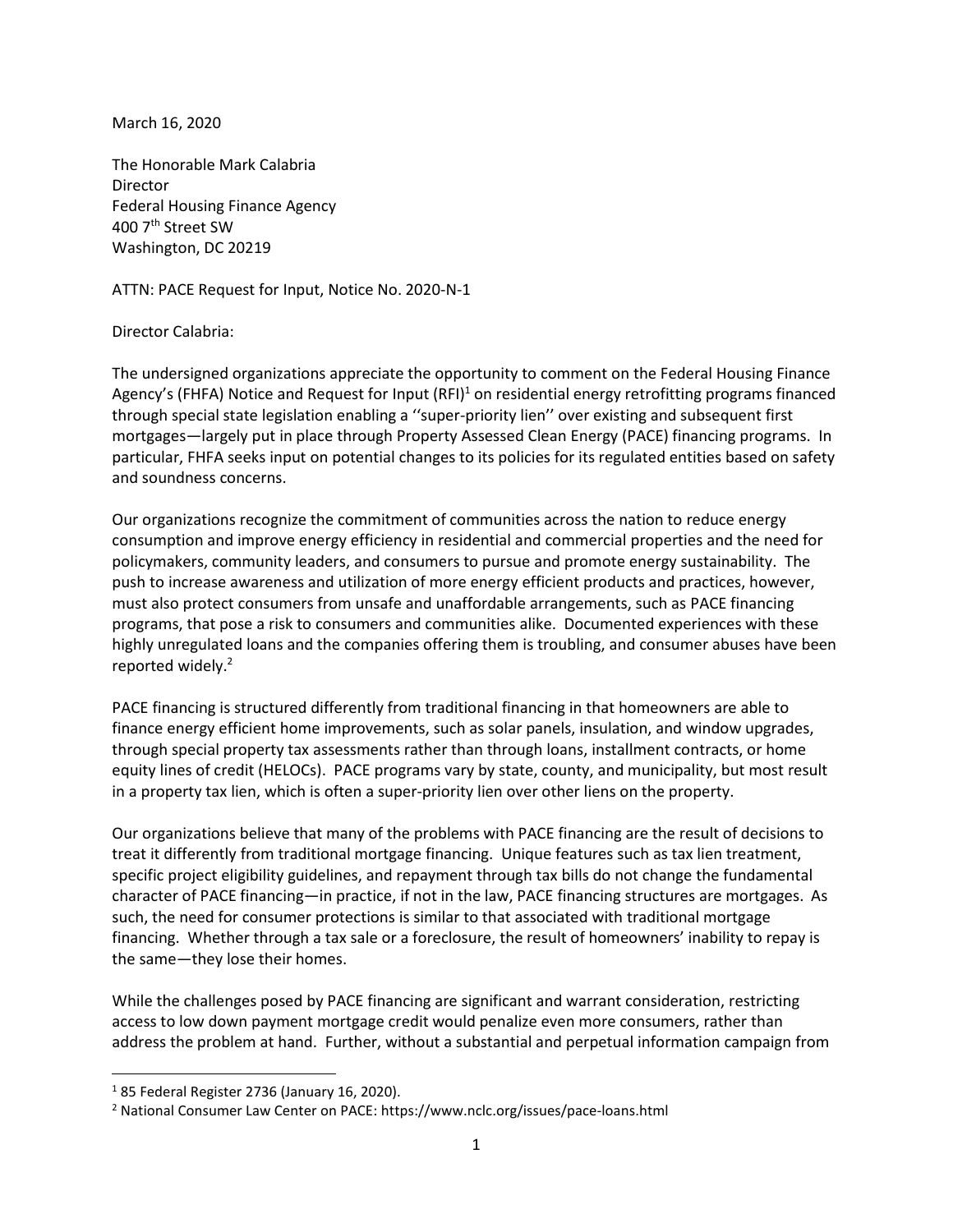federal regulators such as FHFA and the Consumer Financial Protection Bureau (CFPB), we believe that additional reporting and disclosure requirements would have marginal impact, confuse borrowers, and create undue regulatory burden on parties not responsible for this problematic practice. FHFA instead should continue to work with industry and consumer advocates to educate state and local lawmakers about the risks of PACE financing, and support wherever possible efforts to establish Ability-to-Repay (ATR) requirements for PACE lending, create licensing requirements for PACE administrators and contractors, and ensure subordination of PACE liens to mortgages.

**Challenges Posed by PACE Financing are Significant and Warrant Consideration.** As stated in FHFA's RFI, there are a number of distinctions between PACE financing and traditional mortgages that raise important consumer protection concerns. Private contractors typically arrange PACE financing agreements for tens of thousands of dollars with consumers through door-to-door sales within a matter of hours. Many consumers—particularly the elderly or those with limited English proficiency—have lodged complaints regarding their limited understanding of the nature of the agreement and the true cost of the financing. For example, some consumers have reported sales techniques that left them with the impression that the loans would "pay for themselves" through energy savings or tax benefits. Others have reported that they were led to believe PACE financing represented a form of government assistance.

Often consumers do not grasp the implications of the financing for their ability to refinance or sell the property. If the PACE lien prevents a refinance, consumers are prevented from improving their financial condition by taking advantage of lower interest rates. Upon sale, the new owner would have to accept the higher tax bill on a PACE-encumbered home in relation to comparable homes in the neighborhood. If the higher monthly payment structure influences the overall price of the home, in this case incentivizing a discount, the PACE lien has in effect stripped equity away from the borrower.

FHFA also correctly notes that PACE financing increases the potential for homeowner defaults because PACE loan underwriting frequently does not include a standard analysis of the borrower's ATR capacity and instead merely relies on the property value or other limited factors. Further, PACE financing terms and risks associated with the transaction are frequently unclear to borrowers. Issues such as elevated interest rates, excessive administrative fees, and repayment terms of up to 30 years are all areas that raise additional risk and concern with respect to PACE financing.

PACE financing also presents safety and soundness concerns for lenders and investors due to potential greater risk exposure on properties for which there is a PACE lien, as the PACE financing often dilutes the value of a security interest held by the lender or investor if the borrower defaults. Because of these concerns, the GSEs have issued guidance and updates to their seller-servicer guides to expressly state that they will not acquire and guarantee mortgages with PACE liens. Further, FHFA has also urged caution to the Federal Home Loan Banks in accepting collateral for advances where PACE liens may be attached.

As highlighted by FHFA in the RFI, while the GSEs do not currently allow purchase or refinance loans with PACE liens, these products still present concerns, as it can be difficult for lenders and regulators to determine whether a PACE lien is present on a specific property. PACE financing is not always obvious to the GSEs as the liens are not always recorded in local land records and are therefore only discoverable in tax records, which may not always be presented clearly. Further, lenders' standard firstlien mortgage instruments generally prohibit a homeowner from granting a superior lien, however this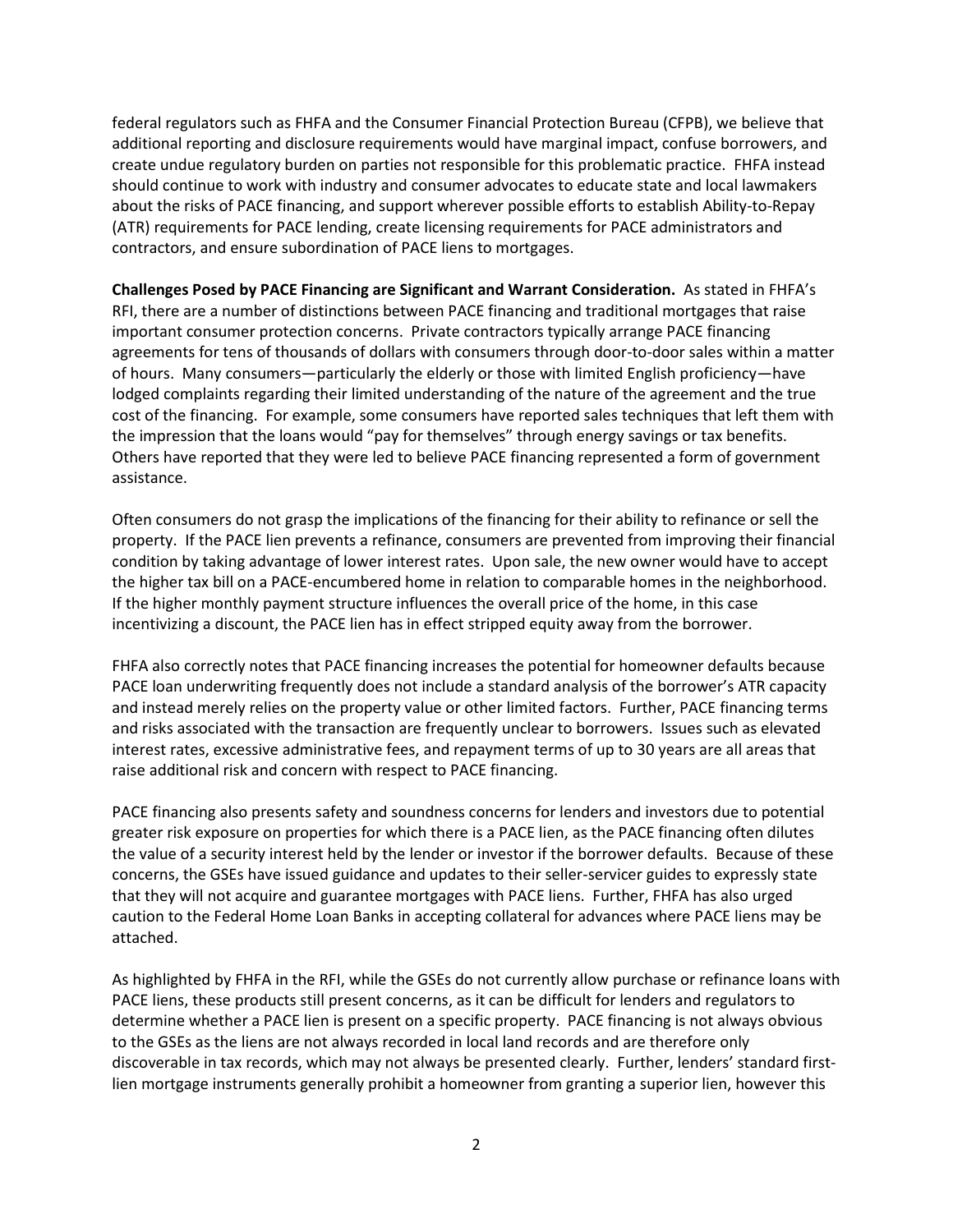has not prevented homeowners from securing PACE financing and permitting super liens to be attached to their properties.

**Restricting Access to Low Down Payment Mortgage Credit Would Raise Much Greater Concern and Harm Entire Communities.** Our organizations agree with the consumer protection and GSE safety and soundness concerns raised by FHFA in the RFI, and we understand the need to consider ways to mitigate the risk that PACE financing poses to consumers and to the GSEs. We jointly write, however, to express our significant concern with FHFA's consideration of options to limit access to conventional financing for borrowers with less than a 20% down payment simply because they live in jurisdictions where PACE financing may be available.

A decrease in allowable loan-to-value (LTV) ratios for new home purchases in jurisdictions that permit PACE financing would be unnecessarily punitive to the millions of consumers who live in those jurisdictions and who would be affected negatively due to the presence of PACE financing in that area. The residential PACE loan market is limited today and only some areas of California, Florida, and Missouri operate active residential PACE loan programs.<sup>3</sup> For these three states that currently maintain active residential PACE programs, state-wide GSE restrictions would have affected more than 200,000 low down payment borrowers in the last year alone.<sup>4</sup> Contemplating a further curtailment in LTVs because of an increase in the volume of PACE financing would constrain the market even further.

Given that some PACE programs allow up to 20% financing, these policies would limit homeownership options for every borrower in a given market that would want to use low down payment mortgages. Such policies, if implemented, would disproportionately harm low- and moderate-income borrowers, minority borrowers, and first-time homebuyers who typically rely on low down payment mortgages to purchase their homes. In fact, in recent years approximately 80% of first-time homebuyers used low down payment mortgage products and nearly 60% of low down payment conventional purchase mortgages with private mortgage insurance have gone to first-time homebuyers.<sup>5</sup>

The RFI also considers the merits of increasing Loan Level Price Adjustments (LLPAs) or requiring other credit enhancements for all GSE acquisitions in jurisdictions that permit PACE financing. Our organizations oppose this policy, as increased LLPAs would be an unnecessary and burdensome fee for homebuyers that is unrelated to their personal credit profiles. This policy would amount to an arbitrary and speculative tax on homebuyers in select jurisdictions and is not grounded in the reality of the risk posed by any one borrower's loan. If this policy had been in place in 2019, the arbitrary fees could have applied to nearly one million home purchase transactions in the three states that permit residential PACE financing.<sup>6</sup>

**Additional Reporting and Disclosure Requirements Would Have Marginal Impact, Confuse Borrowers, and Create Undue Regulatory Burden on Parties Not Responsible for Problematic Practices.** Our organizations are concerned with the possible implications and complexities related to potential

<sup>&</sup>lt;sup>3</sup> Media reports reveal that PACE lenders are actively seeking multiple community ordinances in Ohio to expand PACE lending in that state. e.g. https://www.cleveland.com/business/2020/02/new-home-repair-loan-becomesavailable-in-ne-ohio-but-advocates-urge-stronger-consumer-protections.html

<sup>4</sup> Number of low down payment GSE-guaranteed mortgages with private mortgage insurance is based on GSE Aggregate Data for 4Q2018 – 3Q2019.

<sup>5</sup> Genworth Mortgage Insurance First-Time Homebuyer Reports and GSE Aggregate Data.

<sup>6</sup> California Association of REALTORS®; Florida REALTORS®; Missouri REALTORS®.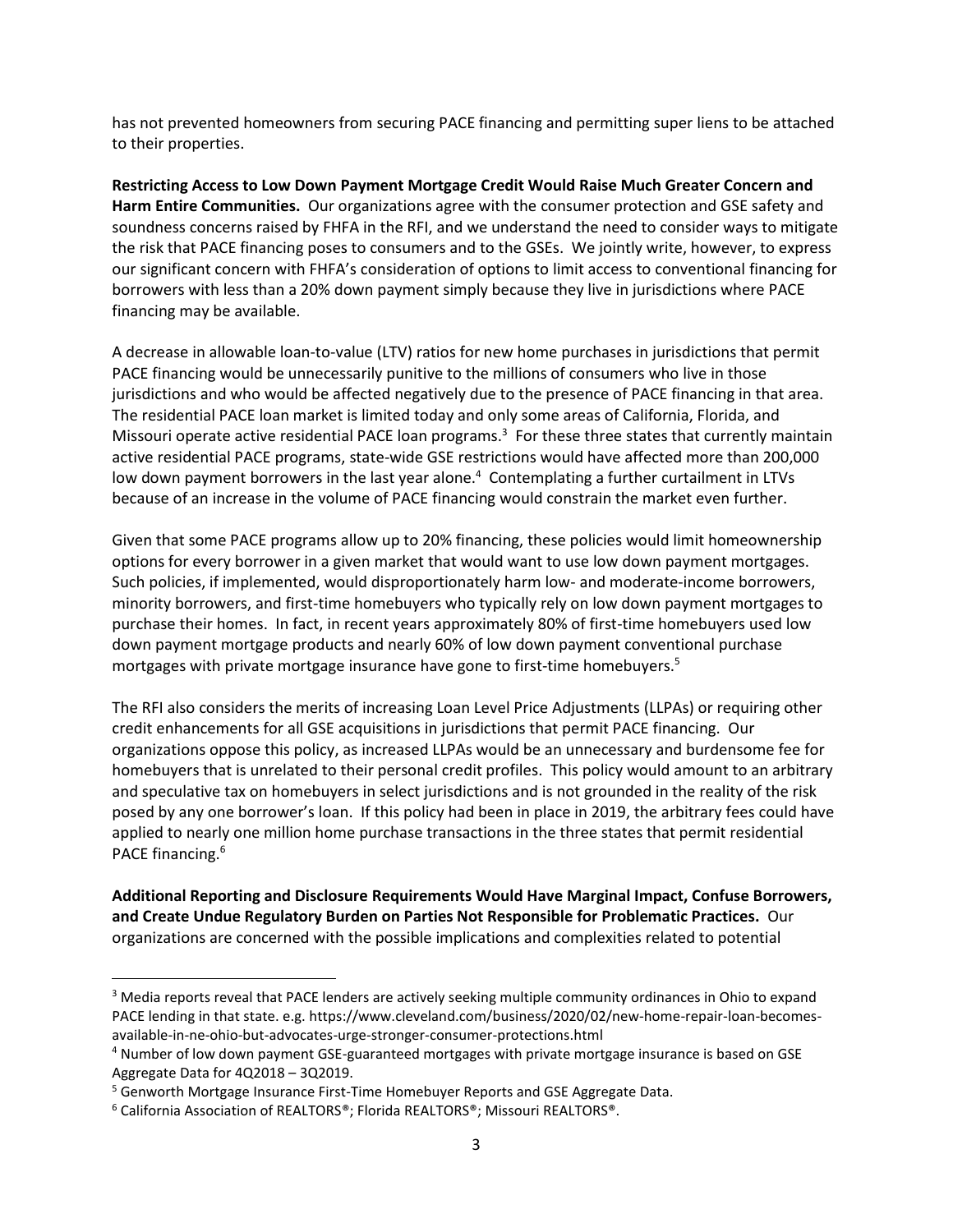disclosure and reporting requirements for lenders and real estate professionals at closing and for mortgage servicers on an annual or more frequent basis. Requiring these parties to either solicit information on current PACE liens or systematically warn consumers about PACE financing restrictions would impose significant operational costs on institutions not responsible for generating the risk to the investor. Additionally, these efforts are not likely to produce the desired outcomes and would likely have adverse effects on the consumer.

First, because a PACE lien runs with the property and is included in the tax record regardless of the property owner, the information on the tax assessment would need to be explained to each potential buyer. The PACE financing, and the corresponding energy improvement, could be complicated or difficult to identify and explain, and the buyer could be confused about the value of the improvement or the nature of the PACE financing, thereby injecting an element of uncertainty into the purchase transaction. Further, if the average length of PACE financing is 20 years, real estate professionals and mortgage lenders in some cases would be responsible for explaining the special, and often complicated, tax assessment several times over the life of the PACE lien. This process could cause significant delays in the completion of the transaction.

Second, servicers do not have access to the information necessary to satisfy a periodic reporting requirement. Currently, servicers do not receive tax reports detailed enough to identify PACE payments made through the tax roll. Significant operational changes, likely including renegotiation of contracts with vendors who handle relationships with local tax authorities, would have to be made to even attempt to acquire this information. Given the immense difficulty associated with communicating with a vast set of localities, there is no certainty that full data would be available. Alternatively, an attempt to survey borrowers regarding use of PACE financing for project improvements would likely result in even more limited data given the likelihood of borrower fear of repercussion upon self-reporting. This same fear would likely diminish the efficacy of a periodic disclosure requirement. Rather than require individual servicers to obtain information on existing PACE liens, it would be far more efficient to require the GSEs to obtain this data from commercial data providers that have developed robust tracking of PACE liens, including information on terms and conditions as well as performance.

Requiring mortgage servicers to issue a periodic disclosure informing borrowers about PACE financing would be limited at best in its ability to be received and comprehended, and at worst be threatening to borrowers who may have already endorsed a PACE-financed improvement project. Servicing regulations already require periodic disclosures on topics considered difficult to understand by the average borrower. PACE liens rely on an unusual structure—as their non-traditional financing is complicated even for industry professionals. Borrowers who have already approved a PACE lien would likely be anxious to know if their mortgage servicer intends to take legal action against them and ultimately would be more incentivized to hide their PACE status from the servicer.

In review, neither proposal's estimated impact justifies the adverse effects it would impose on consumers and the industry. Regulation of PACE activity would be more justifiably directed at the authorities and industry participants who generate the risk to consumers and investors.

**FHFA Should Work with Industry and Consumer Advocates to Combat PACE Financing at the State and Local Levels.** Our organizations thank FHFA for efforts already underway to educate state and local lawmakers about consumer abuses and financial risks associated with PACE financing, and we encourage FHFA to continue to pursue these efforts. The most effective strategy to combat these problematic lending practices is to target their source. FHFA and other regulators concerned with PACE financing